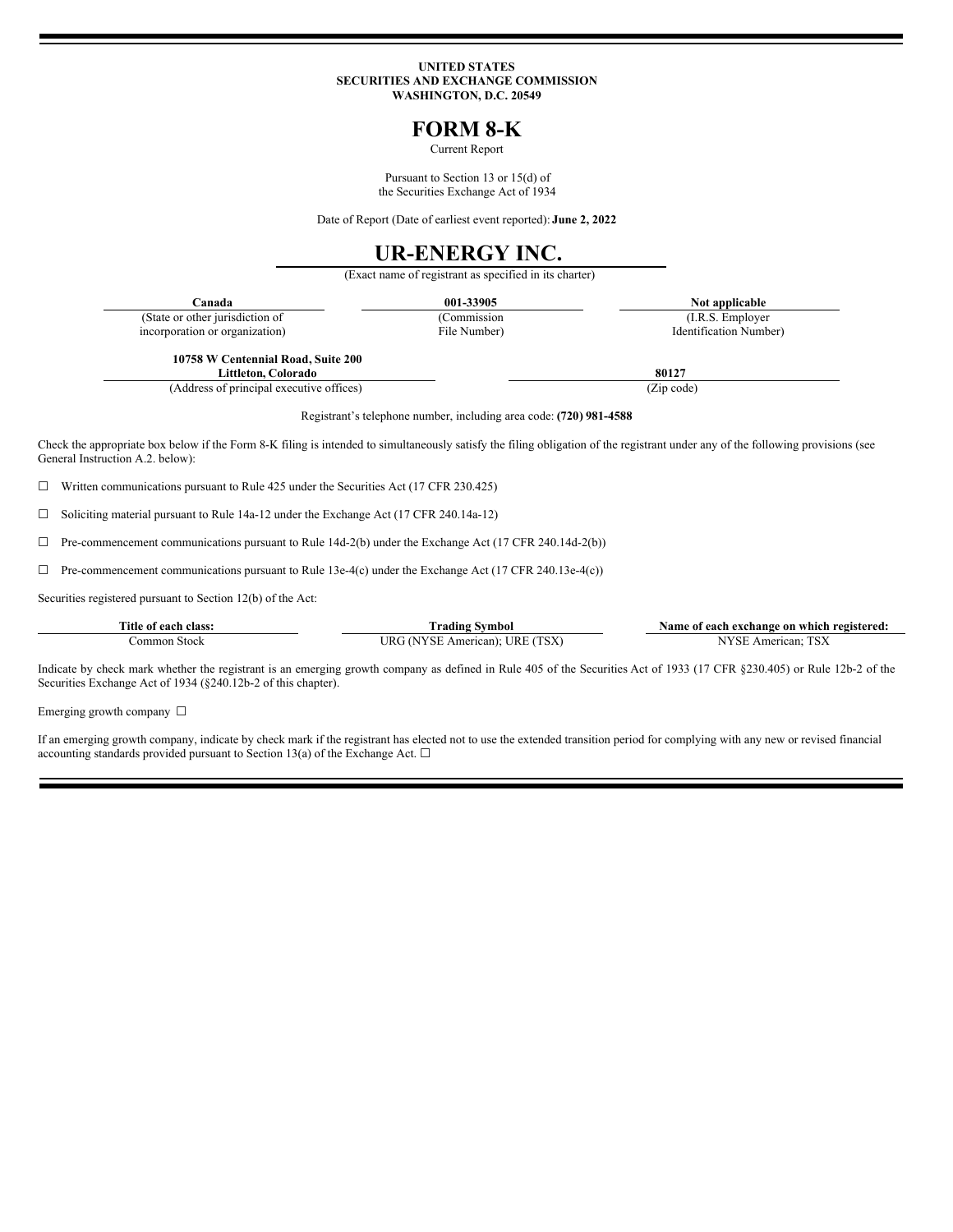#### Item 5.02 Departure of Directors or Certain Officers; Election of Directors; Appointment of Certain Officers; Compensatory Arrangements of Certain Officers.

As previously disclosed on the Form 8-K of Ur-Energy Inc. ("Ur-Energy" or the "Company") filed March 1, 2022, Jeffrey T. Klenda, the Chairman, Chief Executive Officer and President of Ur-Energy resigned as the Chief Executive Officer of the Company effective March 1, 2022. Mr. Klenda did not stand for re-election at the Company's Annual General and Special Meeting of Shareholders held on June 2, 2022, and has now also retired as President, effective June 2, 2022.

Effective June 3, 2022, John W. Cash was appointed President of the Company to succeed Mr. Klenda in that position. Mr. Cash was previously appointed Chief Executive Officer of the Company, effective March 1, 2022. Mr. Cash was nominated, and elected, to serve as a director of the Company at the Annual General and Special Meeting of Shareholders. On June 2, 2022, the Board of Directors (the "Board") of the Company appointed Mr. Cash to serve as the non-independent Chairman of the Board.

#### **Item 5.07 Submission of Matters to a Vote of Security Holders.**

The Company held its Annual General and Special Meeting of Shareholders (the "Meeting") on June 2, 2022. At the Meeting, four proposals were submitted to the shareholders for approval as set forth in the Company's definitive proxy statement, filed April 21, 2022. As of April 8, 2022, the record date for the Meeting, a total of 218,622,828 common shares of the Company (the "Common Shares") were outstanding and entitled to vote. In total, 117,979,867 Common Shares were present in person or represented by proxy at the Meeting, which represented 53.97% of the Common Shares outstanding and entitled to vote as of the record date.

**Proposal No. 1** – Election of Directors. The shareholders elected all of the directors presented to the shareholders.

| Nominee           | <b>Votes For</b> | $\frac{6}{9}$ | Votes Withheld | $\frac{0}{0}$ | <b>Non-Votes</b> |
|-------------------|------------------|---------------|----------------|---------------|------------------|
| W. William Boberg | 50,021,685       | 68.20         | 23,326,255     | 31.80         | 44,631,927       |
| John W. Cash      | 71,947,377       | 98.09         | .400.564       | 1.91          | 44,631,926       |
| Rob Chang         | 62,313,454       | 84.96         | 11,034,486     | 15.04         | 44,631,927       |
| James M. Franklin | 61,074,768       | 83.27         | 12,273,173     | 16.73         | 44,631,926       |
| Gary C. Huber     | 53,206,557       | 72.54         | 20, 141, 383   | 27.46         | 44,631,927       |
| Thomas H. Parker  | 70.333,076       | 95.89         | 3.014.865      | 4.11          | 44,631,926       |
| Kathy E. Walker   | 71,594,668       | 97.61         | 1,753,272      | 2.39          | 44,631,927       |

**Proposal No. 2** – Reappointment of PricewaterhouseCoopers LLP as independent auditors of the Company and authorization for the directors to fix the remuneration of the auditors. There was one broker non-vote on Proposal No. 2.

| For         | *****hhela |
|-------------|------------|
| 1.7.33.27   | $ -$       |
| 110,140,004 | 856        |
| __          | $\sqrt{ }$ |

**Proposal No. 3** – Advisory (non-binding) vote regarding the compensation of the Company's named executive officers. There were 44,631,927 broker non-votes on Proposal No. 3.

| For        | $\alpha$<br>•ашь.                          |
|------------|--------------------------------------------|
| 57.999.486 | $\cdot$ $\cdot$ $\cdot$<br>348<br>$-$<br>- |

**Proposal No. 4 –** Ratification, confirmation and approval of the renewal of the Ur-Energy Inc. Amended and Restated Restricted Share Unit and Equity Incentive Plan (the "RSU&EI Plan"), and approval and authorization for a period of three years of all unallocated share units and shares issuable pursuant to the RSU&EI Plan. There were 44,631,926 broker non-votes on Proposal No. 4.

| $\textbf{for}^{(1)}$<br>____ | <b>\gainst</b><br>------<br>$\overline{\phantom{a}}$ |
|------------------------------|------------------------------------------------------|
| 098<br>40.701.               | $445.02^\circ$<br>~ ^<br>4.).V <i>LL</i><br>$\sim$ 0 |

 $\mathcal{L}$ 

(1) Excluding 6,201,821 Common Shares held by certain insiders and their affiliates.